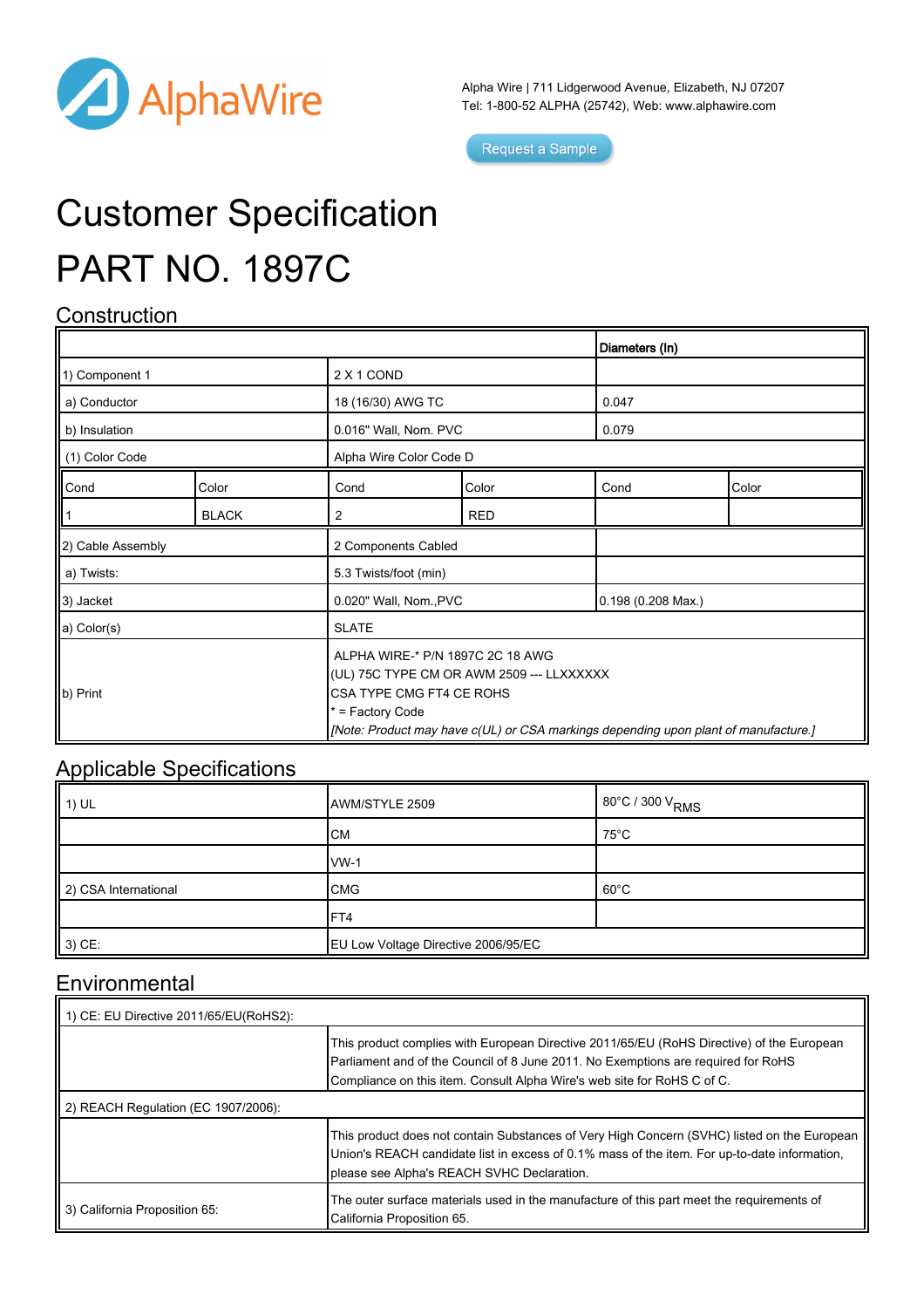### **Properties**

| Physical & Mechanical Properties |                                                 |  |  |  |
|----------------------------------|-------------------------------------------------|--|--|--|
| 1) Temperature Range             | -20 to $80^{\circ}$ C                           |  |  |  |
| 2) Bend Radius                   | 10X Cable Diameter                              |  |  |  |
| 3) Pull Tension                  | 25 Lbs, Maximum                                 |  |  |  |
| <b>Electrical Properties</b>     | (For Engineering purposes only)                 |  |  |  |
| 1) Voltage Rating                | $1300 V_{RMS}$                                  |  |  |  |
| 2) Capacitance                   | 33 pf/ft @1 kHz, Nominal Conductor to Conductor |  |  |  |
| 3) Characteristic Impedance      | $65 \Omega$                                     |  |  |  |
| 4) Inductance                    | 0.18 µH/ft, Nominal                             |  |  |  |
| 5) Conductor DCR                 | 7.1 Ω/1000ft @20°C, Nominal                     |  |  |  |

#### **Other**

| Packaging  | Flange x Traverse x Barrel (inches)         |
|------------|---------------------------------------------|
| a) 1000 FT | 12 x 10 x 5 Continuous length               |
| b) 500 FT  | 12 x 4.5 x 3.5 Continuous length            |
| c) 100 FT  | $6.5 \times 4 \times 2.5$ Continuous length |
|            | [Spool dimensions may vary slightly]        |

[www.alphawire.com](http://www.alphawire.com)

Alpha Wire | 711 Lidgerwood Avenue, Elizabeth, NJ 07207 Tel: 1-800-52 ALPHA (25742)

Although Alpha Wire ("Alpha") makes every reasonable effort to ensure their accuracy at the time of publication, information and specifications described herein are subject to errors or omissions and to changes without notice, and the listing of such information and specifications does not ensure product availability.

Alpha provides the information and specifications herein on an "AS IS" basis, with no representations or warranties, whether express, statutory or implied. In no event will Alpha be liable for any damages (including consequential, indirect, incidental, special, punitive, or exemplary) whatsoever, even if Alpha had been advised of the possibility of such damages, whether in an action under contract, negligence or any other theory, arising out of or in connection with the use, or inability to use, the information or specifications described herein.

#### ALPHA WIRE - CONFIDENTIAL AND PROPRIETARY

Notice to persons receiving this document and/or technical information. This document is confidential and is the exclusive property of ALPHA WIRE, and is merely on loan and subject to recall by ALPHA WIRE at any time. By taking possession of this document, the recipient acknowledges and agrees that this document cannot be used in any manner adverse to the interests of ALPHA WIRE, and that no portion of this document may be copied or otherwise reproduced without the prior written consent of ALPHA WIRE. In the case of conflicting contractual provisions, this notice shall govern the status of this document. ©2013 ALPHA WIRE - all rights reserved.